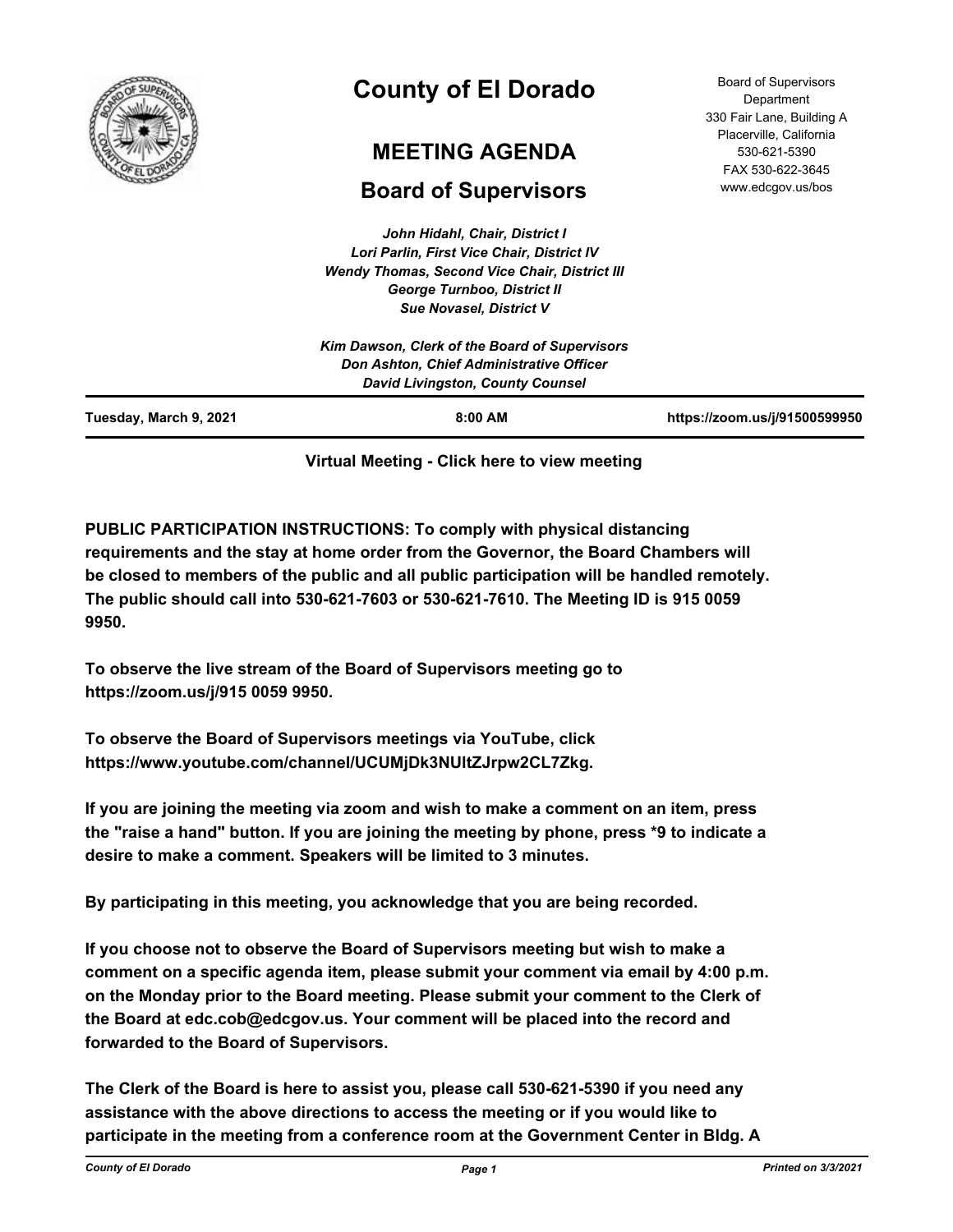## **Vision Statement Safe, healthy and vibrant communities, respecting our natural resources and historical heritage**

### **This institution is an equal opportunity provider and employer.**

Live Web Streaming and archiving of most Board of Supervisors meeting videos, all meeting agendas, supplemental materials and meeting minutes are available on the internet at: http://eldorado.legistar.com/Calendar.aspx

The County of El Dorado is committed to ensuring that persons with disabilities are provided the resources to participate in its public meetings. Please contact the office of the Clerk of the Board if you require accommodation at 530-621-5390 or via email, edc.cob@edcgov.us, preferably no less than 24 hours in advance of the meeting.

The Board of Supervisors is concerned that written information submitted to the Board the day of the Board meeting may not receive the attention it deserves. The Board Clerk cannot guarantee that any FAX, email, or mail received the day of the meeting will be delivered to the Board prior to action on the subject matter.

The Board meets simultaneously as the Board of Supervisors and the Board of Directors of the Air Quality Management District, In-Home Supportive Services, Public Housing Authority, Redevelopment Agency and other Special Districts.

For Purposes of the Brown Act § 54954.2 (a), the numbered items on this Agenda give a brief description of each item of business to be transacted or discussed. Recommendations of the staff, as shown, do not prevent the Board from taking other action.

Materials related to an item on this Agenda submitted to the Board of Supervisors after distribution of the agenda packet are available for inspection during normal business hours in the public viewing packet located in Building A, 330 Fair Lane, Placerville or in the Board Clerk's Office located at the same address. Such documents are also available on the Board of Supervisors' Meeting Agenda webpage subject to staff's ability to post the documents before the meeting.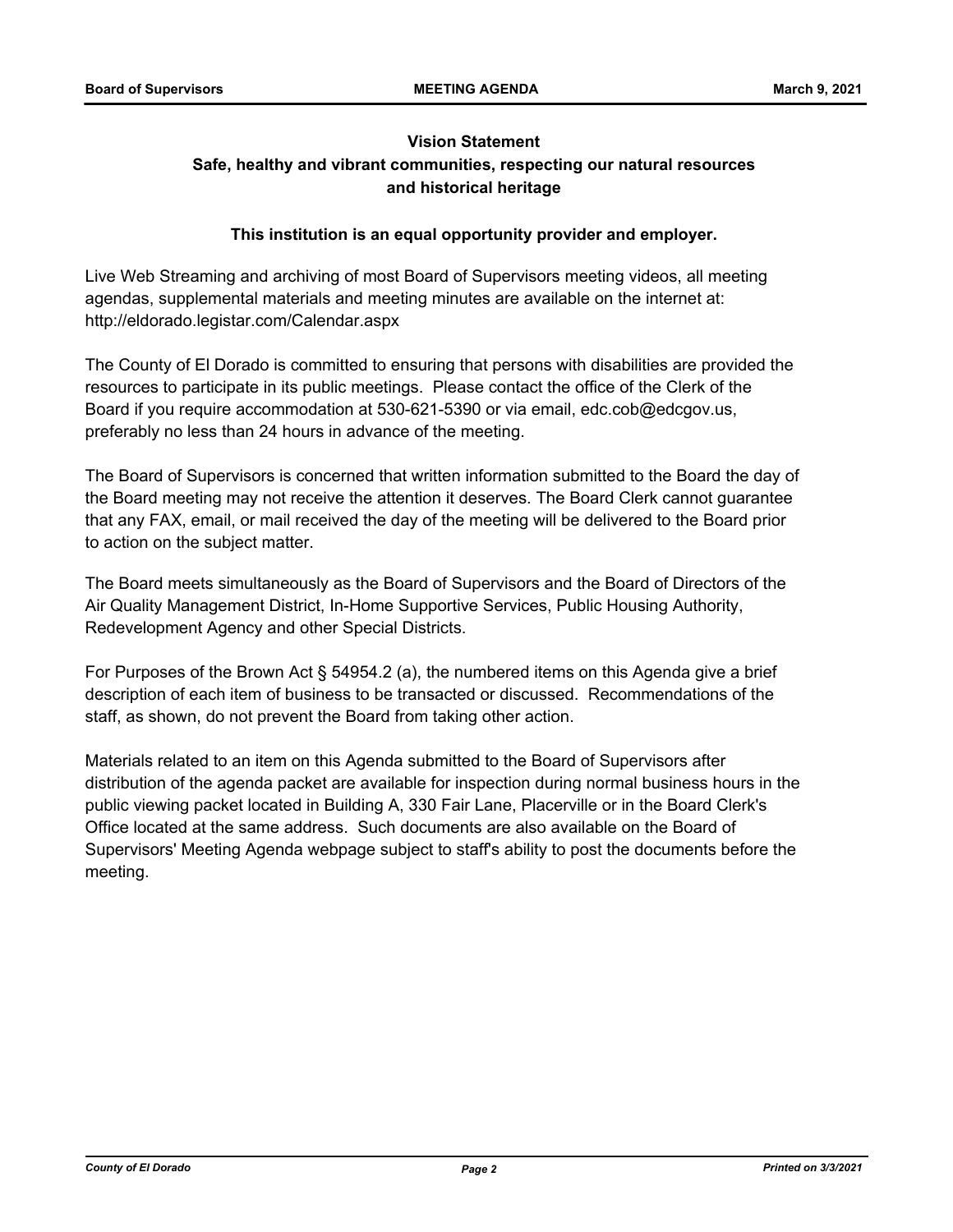#### **PROTOCOLS FOR PUBLIC COMMENT**

Public comment will be received at designated periods as called by the Board Chair.

Public comment on items scheduled for Closed Session will be received before the Board recesses to Closed Session.

Except with the consent of the Board, individuals shall be allowed to speak to an item only once.

On December 5, 2017, the Board adopted the following protocol relative to public comment periods. The Board adopted minor revisions to the protocol on February 26, 2019, incorporated herein:

Time for public input will be provided at every Board of Supervisors meeting. Individuals will have three minutes to address the Board. Individuals authorized by organizations will have three minutes to present organizational positions and perspectives and may request additional time, up to five minutes. At the discretion of the Board, time to speak by any individual may be extended.

Public comment on certain agenda items designated and approved by the Board may be treated differently with specific time limits per speaker or a limit on the total amount of time designated for public comment. It is the intent of the Board that quasi-judicial matters have additional flexibility depending upon the nature of the issue. It is the practice of the Board to allocate 20 minutes for public comment during Open Forum and for each agenda item to be discussed. (Note: Unless designated on the agenda, there is no Open Forum period during Special Meetings.)

Individual Board members may ask clarifying questions but will not engage in substantive dialogue with persons providing input to the Board.

If a person providing input to the Board creates a disruption by refusing to follow Board guidelines, the Chair of the Board may take the following actions:

Step 1. Request the person adhere to Board guidelines. If the person refuses, the Chair may turn off the speaker's microphone.

Step 2. If the disruption continues, the Chair may order a recess of the Board meeting.

Step 3. If the disruption continues, the Chair may order the removal of the person from the Board meeting.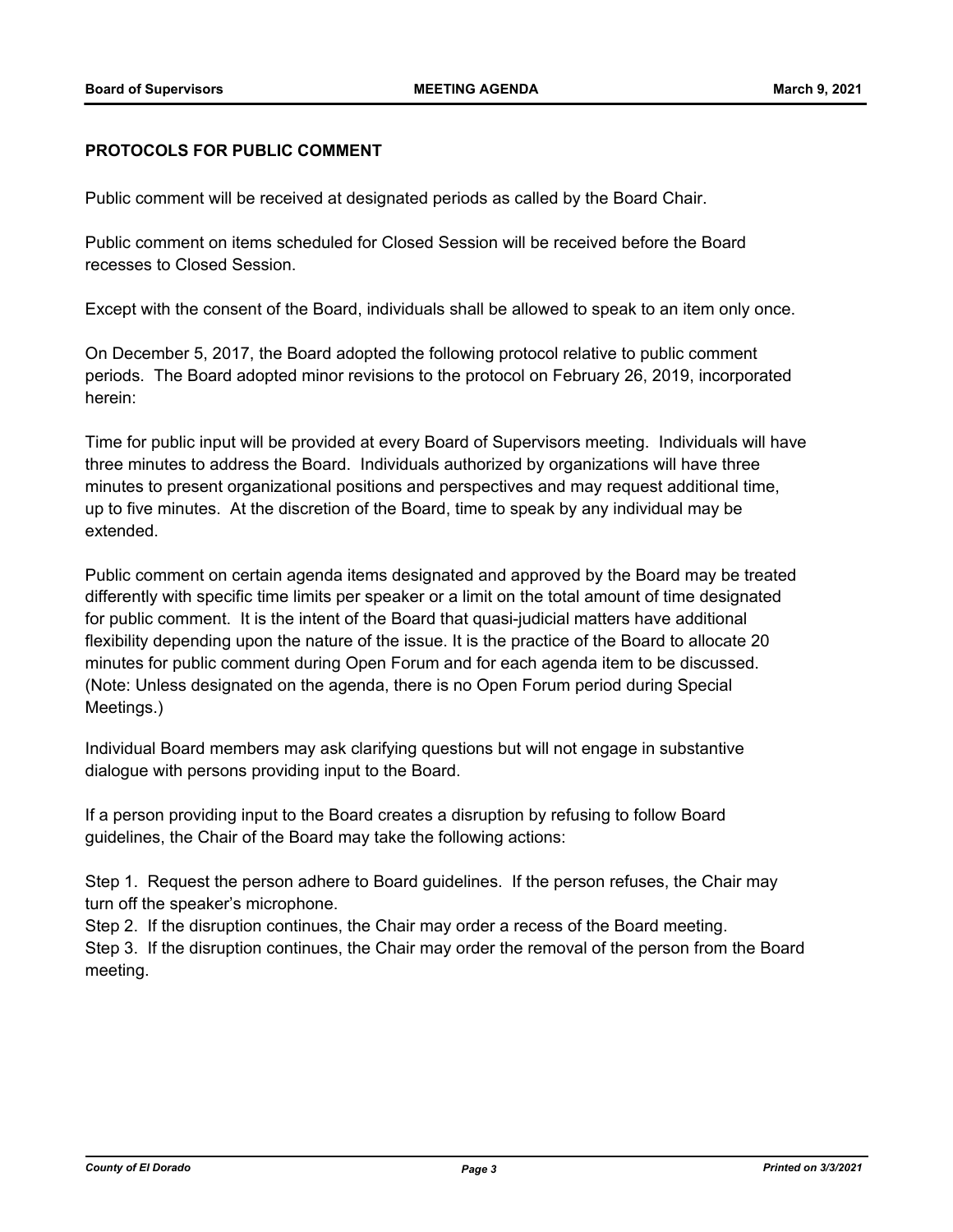### **8:00 A.M. - CALL TO ORDER AND RECESS TO CLOSED SESSION**

#### **9:00 A.M. RECONVENE TO OPEN SESSION AND CLOSED SESSION REPORTS**

#### **INVOCATION AND PLEDGE OF ALLEGIANCE TO THE FLAG**

#### **ADOPTION OF THE AGENDA AND APPROVAL OF CONSENT CALENDAR**

The Board may make any necessary additions, deletions or corrections to the agenda including moving items to or from the Consent Calendar and adopt the agenda and the Consent Calendar with one single vote. A Board member may request an item be removed from the Consent Calendar for discussion and separate Board action. At the appropriate time as called by the Board Chair, members of the public may make a comment on matters on the Consent Calendar prior to Board action.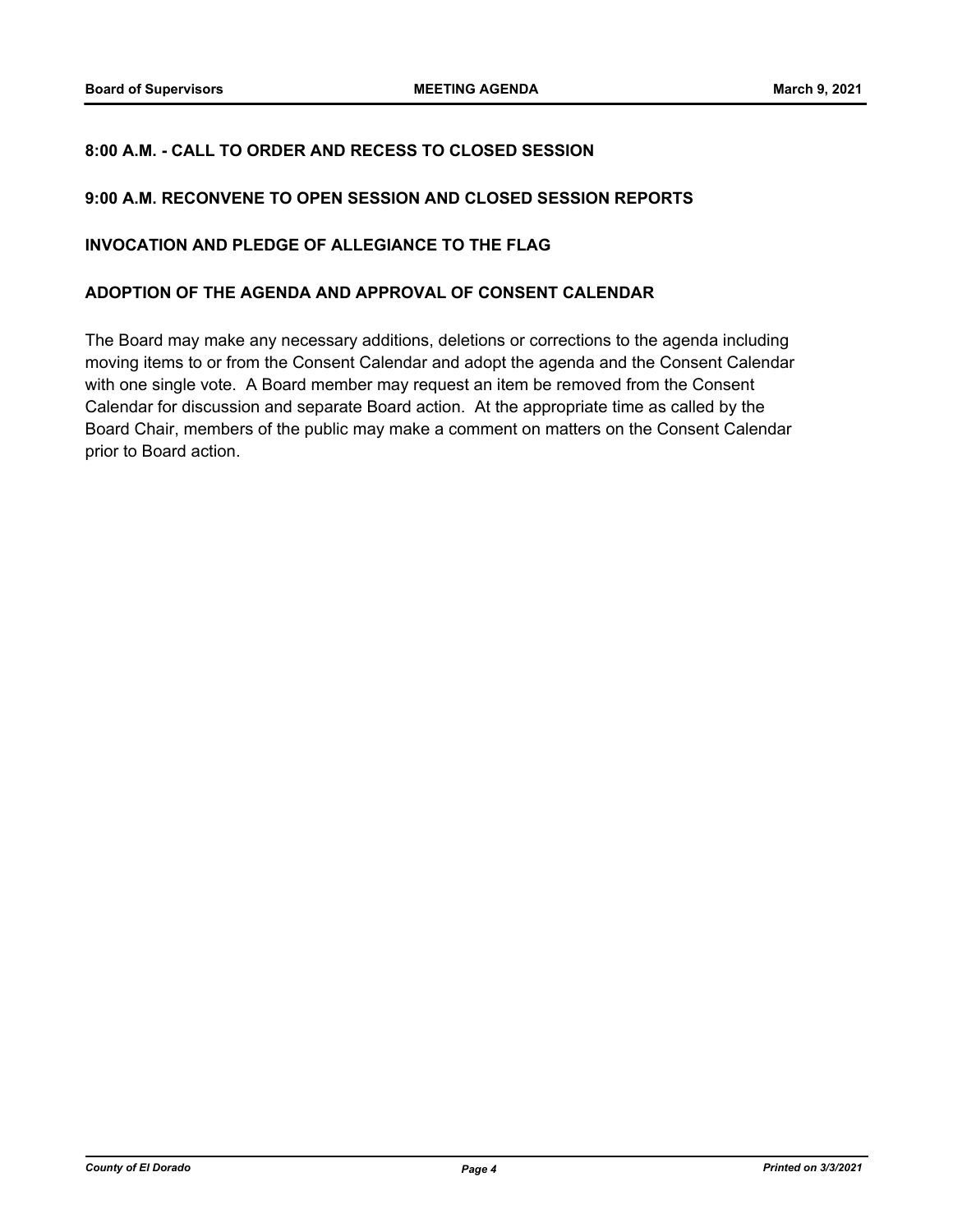#### **CONSENT CALENDAR**

**1.** [21-0331](http://eldorado.legistar.com/gateway.aspx?m=l&id=/matter.aspx?key=29227) Clerk of the Board recommending the Board Approve the Minutes from the special meeting of February 22, 2021 and the regular meeting of February 23, 2021.

#### **GENERAL GOVERNMENT - CONSENT ITEMS**

**2.** [21-0175](http://eldorado.legistar.com/gateway.aspx?m=l&id=/matter.aspx?key=29070) Chief Administrative Office recommending the Board order the Auditor-Controller to disburse \$13,037.69 from the Cameron Park Community Services District ("District") Parks and Recreation Impact Mitigation Fee account to the District, or to a District account as designated by the District, for landscape architectural services as part of a new project to expand the District's capabilities to serve new development that has occurred within the District.

> **FUNDING:** Cameron Park Community Services District Development Impact Mitigation Fees.

**3.** [21-0341](http://eldorado.legistar.com/gateway.aspx?m=l&id=/matter.aspx?key=29237) Chief Administrative Office recommending the Board appoint Joseph Carruesco as Interim Director of Human Resources, at Step 1 of the salary range (\$71.85/hour), effective March 20, 2021.

**FUNDING:** 90% General Fund, 10% Risk Management Funds.

**4.** [20-1614](http://eldorado.legistar.com/gateway.aspx?m=l&id=/matter.aspx?key=28823) Chief Administrative Office, Facilities Division, recommending the Board consider the following:

> 1) Award Bid 21-968-011 for demolition of the former Sheriff's Office building to the lowest responsive and qualified bidder, Double B Demolition, Inc., in the amount of \$90,640 base bid plus the four (4) additive alternatives for a total contract amount of \$157,140 and authorize the Purchasing Agent to sign Public Works Contract 5410, subject to review and approval by County Counsel and Risk Management; and 2) Authorize the Purchasing Agent to sign an Escrow Agreement, if requested by any Contractor and in accordance with Public Contract Code Section 22300, for the purpose of holding Contract retention funds.

**FUNDING:** Accumulated Capital Outlay (ACO) County Match pursuant to SB 81 Grant Funding.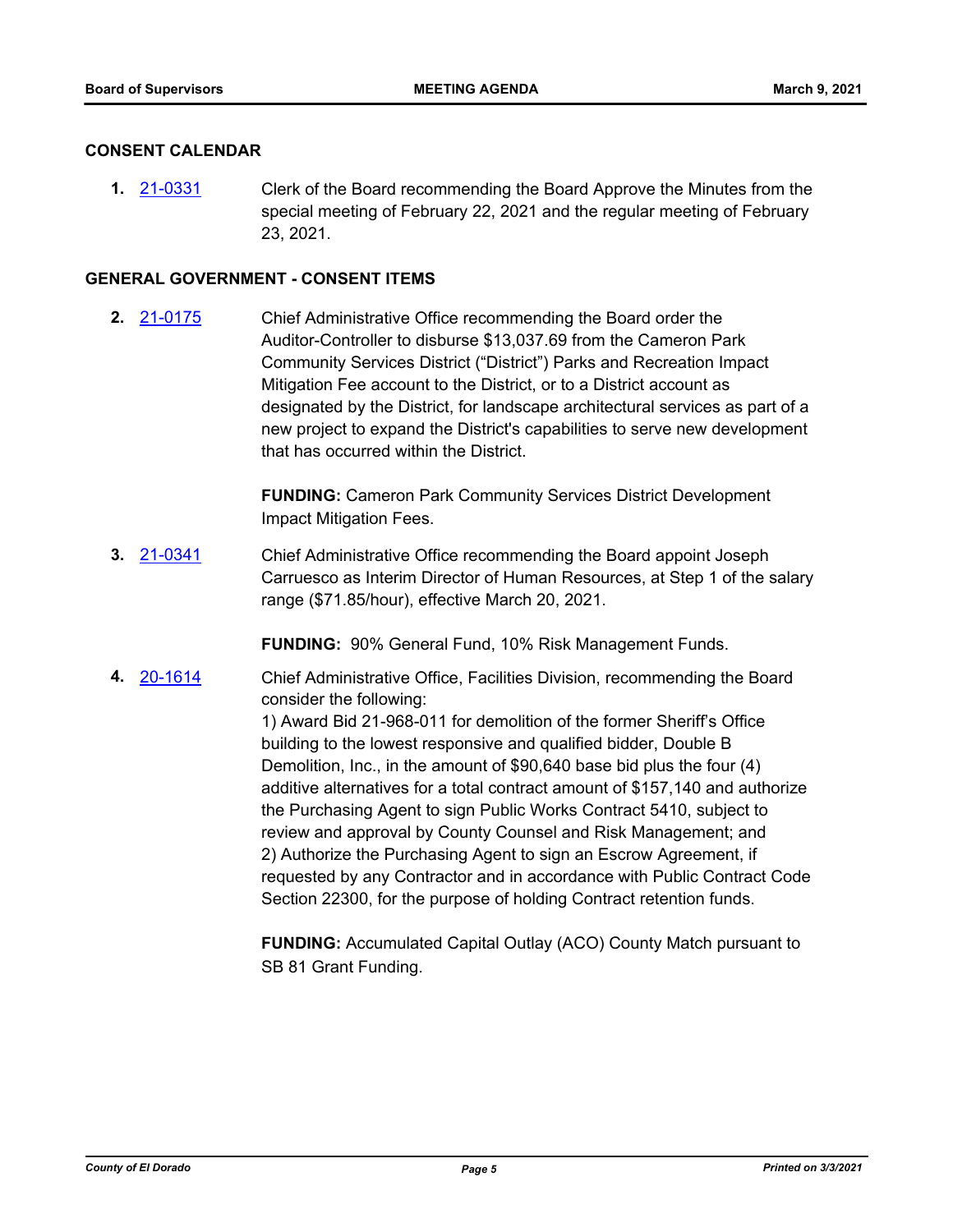**5.** [21-0263](http://eldorado.legistar.com/gateway.aspx?m=l&id=/matter.aspx?key=29159) Chief Administrative Office, Procurement and Contracts Division, presenting a list of County surplus property and recommending the Board so declare and authorize disposal of same in accordance with the procedures outlined in the County's Purchasing Ordinance, Chapter 3.12 and Section 3.12.220 thereof.

**FUNDING:** Various.

**6.** [21-0318](http://eldorado.legistar.com/gateway.aspx?m=l&id=/matter.aspx?key=29214) Clerk of the Board recommending the Board make the following appointment to the Cemetery Advisory Committee: Appoint Shelley Wiley, Alternate, Cemetery Advisory Committee, Term Expiration 01/01/2022.

#### **FUNDING:** N/A

**7.** [21-0308](http://eldorado.legistar.com/gateway.aspx?m=l&id=/matter.aspx?key=29204) Human Resources Department recommending the Board: 1) Approve and adopt two department-specific class specifications for the Auditor-Controller's Office: Payroll Manager and Property Tax Manager; and

> 2) Adopt and authorize the Chair to sign Resolution **008-2021** to: a) Approve the respective salary ranges, job class numbers, and bargaining units for the Payroll Manager and Property Tax Manager classifications;

b) Due to a lateral reclassification, approve the deletion of 1.0 FTE Accounting Division Manager allocation and the addition of 1.0 FTE Payroll Manager allocation in the Auditor-Controller's Office - whereas the competitive recruitment and selection process is being waived by the Director of Human Resources at the request of the appointing authority in accordance with Personnel Rule 507.1.1; and

c) Due to a lateral reclassification, approve the deletion of 1.0 FTE Accounting Division Manager allocation and the addition of 1.0 FTE Property Tax Manager in the Auditor-Controller's Office - whereas the competitive recruitment and selection process is being waived by the Director of Human Resources at the request of the appointing authority in accordance with Personnel Rule 507.1.1.

**FUNDING:** N/A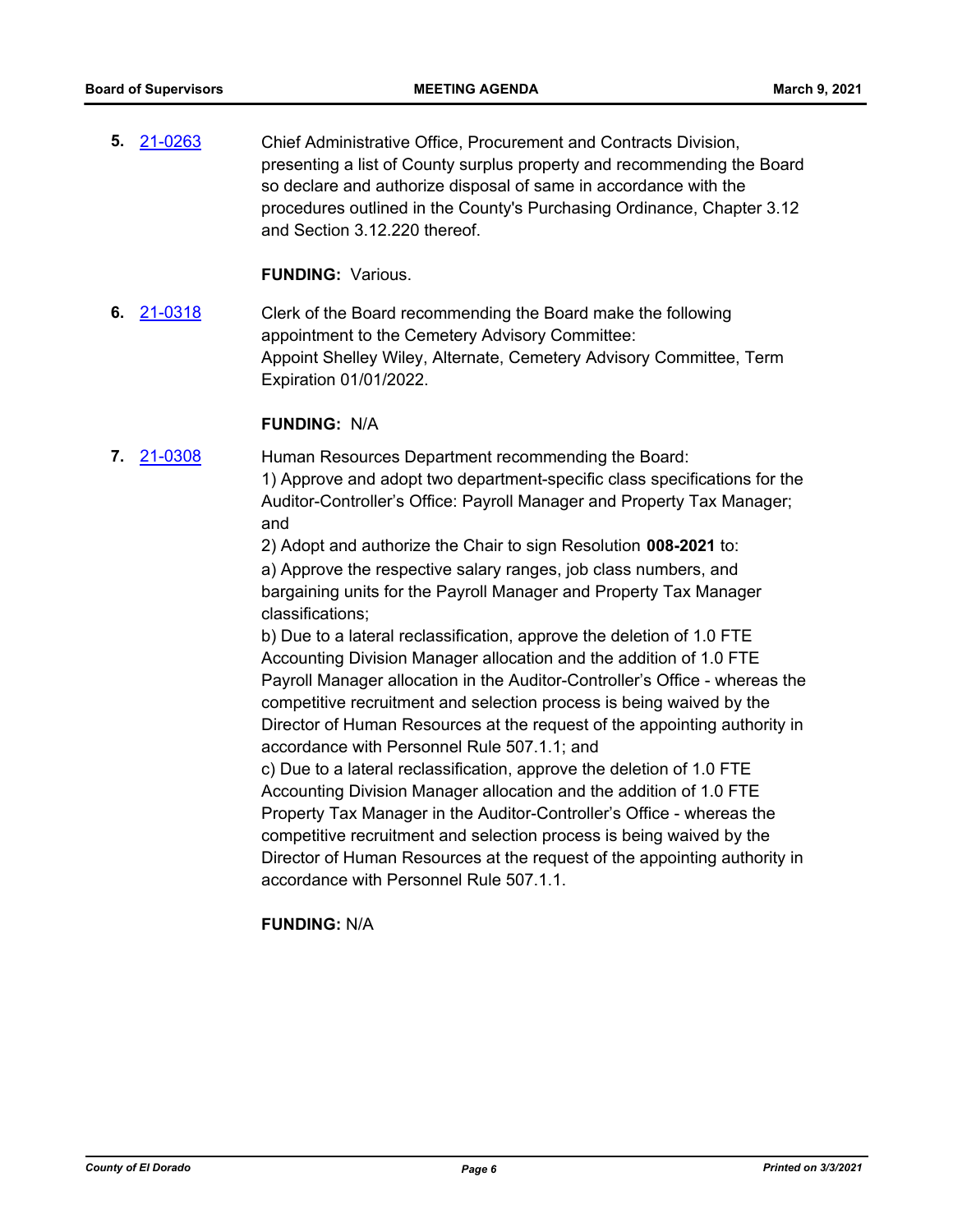**8.** [21-0230](http://eldorado.legistar.com/gateway.aspx?m=l&id=/matter.aspx?key=29126) Human Resources Department recommending the Board to: 1) Adopt and authorize the Chair to sign Resolution **005-2021** to approve: a) Due to a downward reclassification, the deletion of 1.0 FTE Administrative Service Officer allocation and the addition of 1.0 FTE Administrative Analyst Supervisor allocation in the Health and Human Services Agency (and Y-Rate the incumbent's salary); b) Due to a downward reclassification, the deletion of 1.0 FTE Administrative Service Officer allocation and the addition of 1.0 FTE Sr. Administrative Analyst allocation in Planning and Building (and Y-Rate the incumbent's salary); c) Due to a downward reclassification, the deletion of 1.0 FTE Administrative Service Officer allocation and the addition of 1.0 FTE Administrative Analyst Supervisor allocation in Probation (and Y-Rate the incumbent's salary); and

d) The abolishment of the Administrative Service Officer classification; and 2) Approve the request for the three reclassified incumbents to maintain their earned/allocated 80 hours of management leave accrual through December 2021.

**FUNDING:** General Fund.

**9.** [21-0309](http://eldorado.legistar.com/gateway.aspx?m=l&id=/matter.aspx?key=29205) Treasurer-Tax Collector recommending the Board approve and authorize the Chair to sign the attached letter to Senator McGuire supporting Senate Bill 219 which codifies county tax collector's ability to cancel late payment penalties for taxpayers who have experienced financial hardship due to a shelter-in-placer order.

#### **FUNDING:** N/A

**10.** [21-0336](http://eldorado.legistar.com/gateway.aspx?m=l&id=/matter.aspx?key=29232) Supervisor Thomas recommending the Board make the following appointment to the Veterans Affairs Commission: Appoint Joshua Castro, Alternate Member - District 3 (Vacant), Term Expiration 01/01/2025.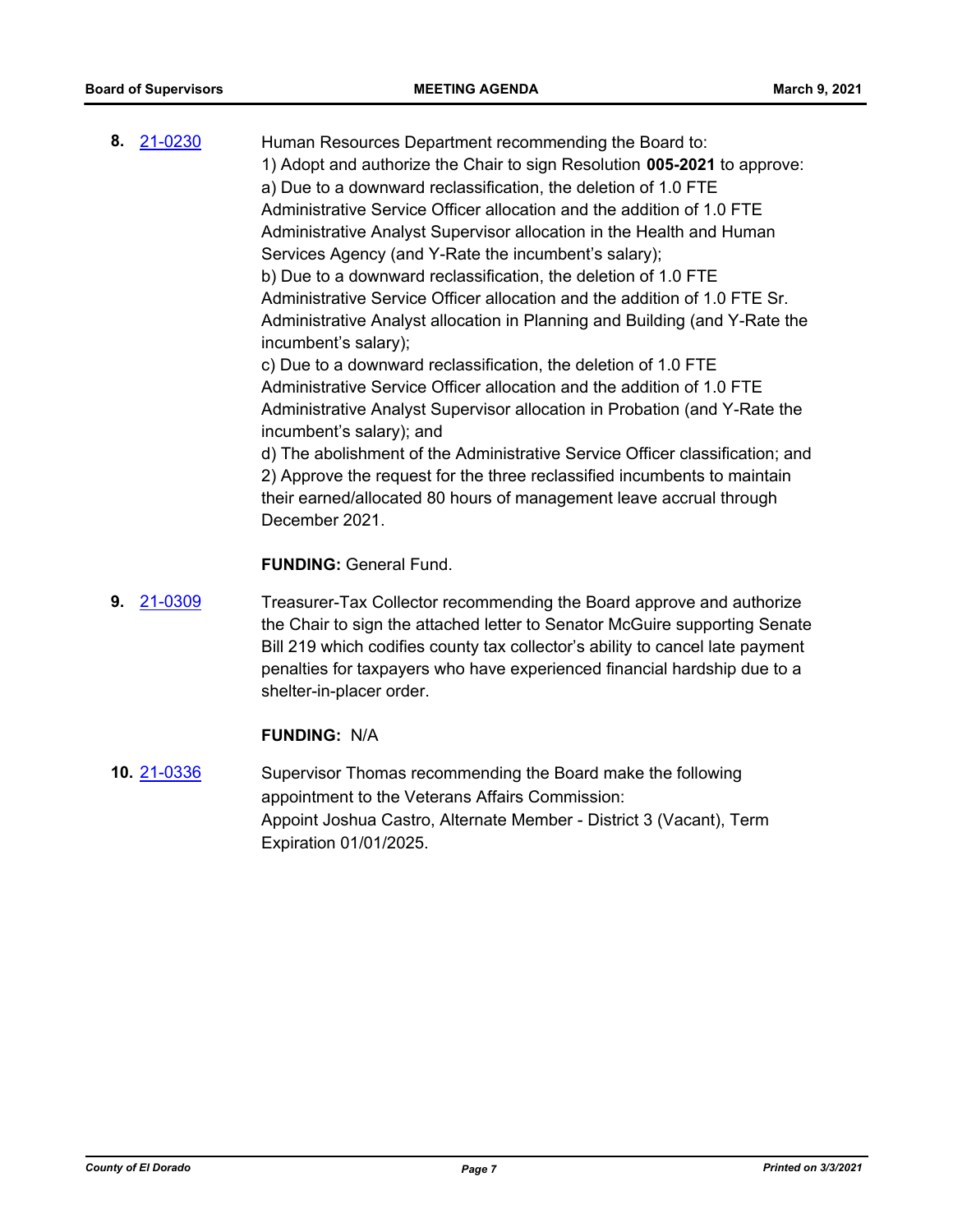#### **HEALTH AND HUMAN SERVICES - CONSENT ITEMS**

**11.** [21-0169](http://eldorado.legistar.com/gateway.aspx?m=l&id=/matter.aspx?key=29064) Health and Human Services Agency recommending the Board: 1) Approve and authorize the Chair to sign Amendment 2 to Agreement for Services 3524 with New Morning Youth and Family Services, Inc., for the provision of Specialty Mental Health Services for children and young adults, which increases the maximum obligation by \$150,069, for a new maximum obligation of \$600,239 with a retroactive effective date of November 1, 2020, with no other changes to the agreement terms; 2) Make findings in accordance with County Ordinance 3.13.030 that it is appropriate to contract with New Morning Youth and Family Services for services provided under this Agreement 3524 because (B) "Specialty skills and qualifications not expressly identified in County classifications are involved in the performance of the work"; and 3) Authorize the Purchasing Agent, or designee, to execute further documents relating to Agreement for Services 3524, including amendments which do not increase the maximum dollar amount or term of the Agreement, and contingent upon approval by County Counsel and Risk Management.

**FUNDING:** Federal/State Medi-Cal, Realignment and MHSA.

**12.** [21-0112](http://eldorado.legistar.com/gateway.aspx?m=l&id=/matter.aspx?key=29007) Health and Human Services Agency recommending the Board: 1) Approve and authorize the Chair to sign Amendment II to Agreement for Services 4206 with Progress House, Inc., for the provision of Drug Medi-Cal Organized Delivery System (DMC-ODS) Services, increasing the not to exceed amount by \$60,000 for a new maximum obligation of \$1,828,247, with no change to the term of the Agreement; 2) Make findings in accordance with County Ordinance 3.13.030 that it is appropriate to contract with Progress House, Inc. for services provided under this Agreement 4206 because (B) "Specialty skills and qualifications not expressly identified in classifications are involved in the performance of the work;" and

> 3) Authorize the Purchasing Agent, or designee, to execute further documents relating to Agreement for Services 4206, including amendments which do not increase the maximum dollar amount or term of the Agreement, and contingent upon approval by County Counsel and Risk Management.

**FUNDING:** Federal Medi-Cal with matched funding from 2011 Behavioral Health Realignment and State General Fund for Residential and Outpatient Intensive Treatment services for the expanded population.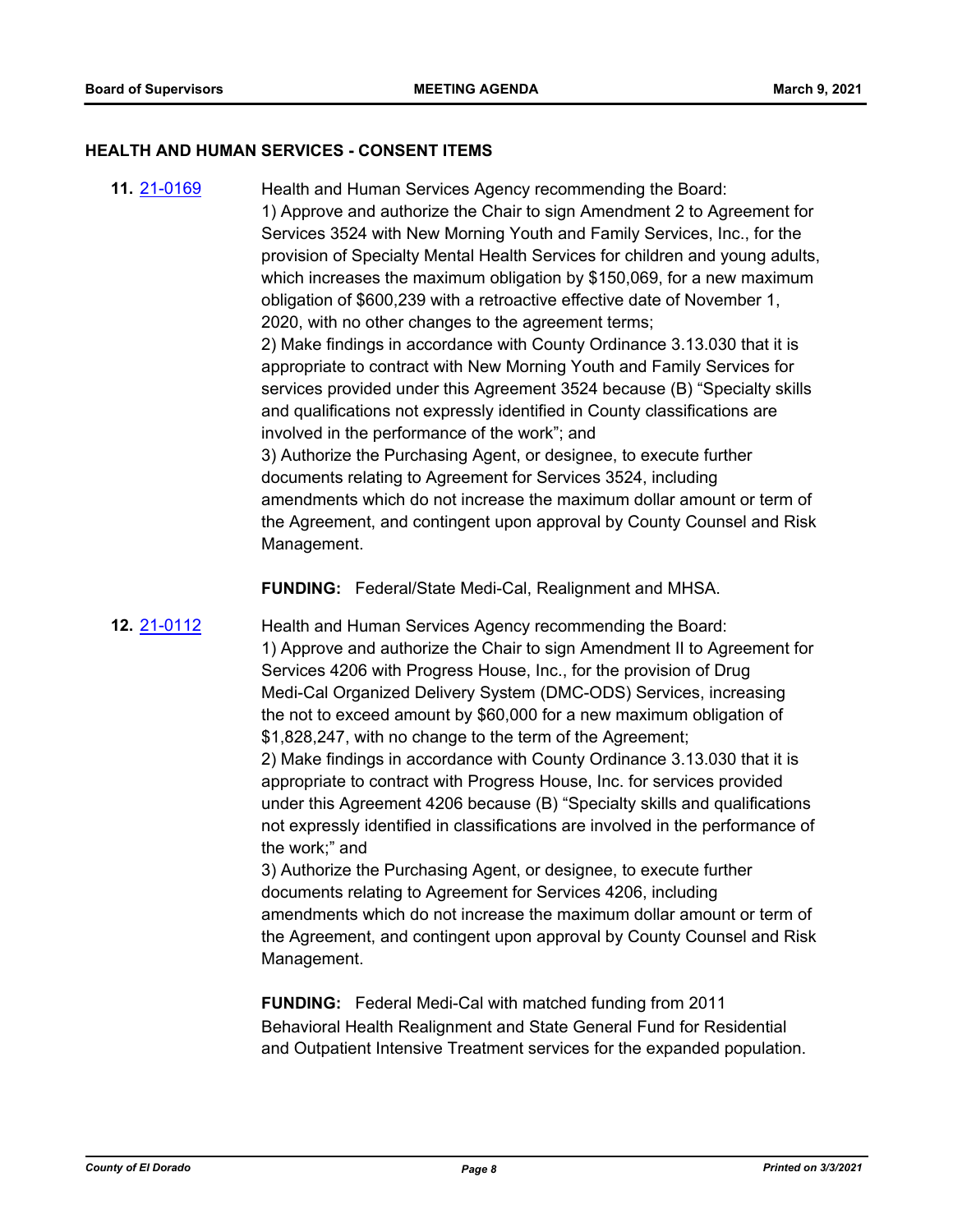**13.** [21-0193](http://eldorado.legistar.com/gateway.aspx?m=l&id=/matter.aspx?key=29089) Health and Human Services Agency recommending the Board authorize the Chair to sign a letter of recommendation for Mountain High Recovery Center's application to seek a license with the California Department of Health Care Services, Licensing and Certification Division, Licensing Branch 2, DUI Licensing & PRA Section, to provide Driving Under the Influence Program services for South Lake Tahoe clients who have been convicted of a Driving Under the Influence offense.

**FUNDING:** No funding is obligated as a result of this action.

**14.** [21-0218](http://eldorado.legistar.com/gateway.aspx?m=l&id=/matter.aspx?key=29114) Health and Human Services Agency recommending the Board receive and file the Domestic Violence Shelter-Based Program Annual Certification Reports for Live Violence Free, Inc., and for The Center for Violence-Free Relationships, Inc., for Year 2020, in accordance with California Welfare and Institutions Code (WIC) Section 18293(h) and WIC Section 18300.

> **FUNDING:** County marriage license revenue (\$23 per license) in accordance with California Welfare and Institutions Code Section 18293(d) plus a portion of payments made by persons granted probation for crimes against victims of domestic violence.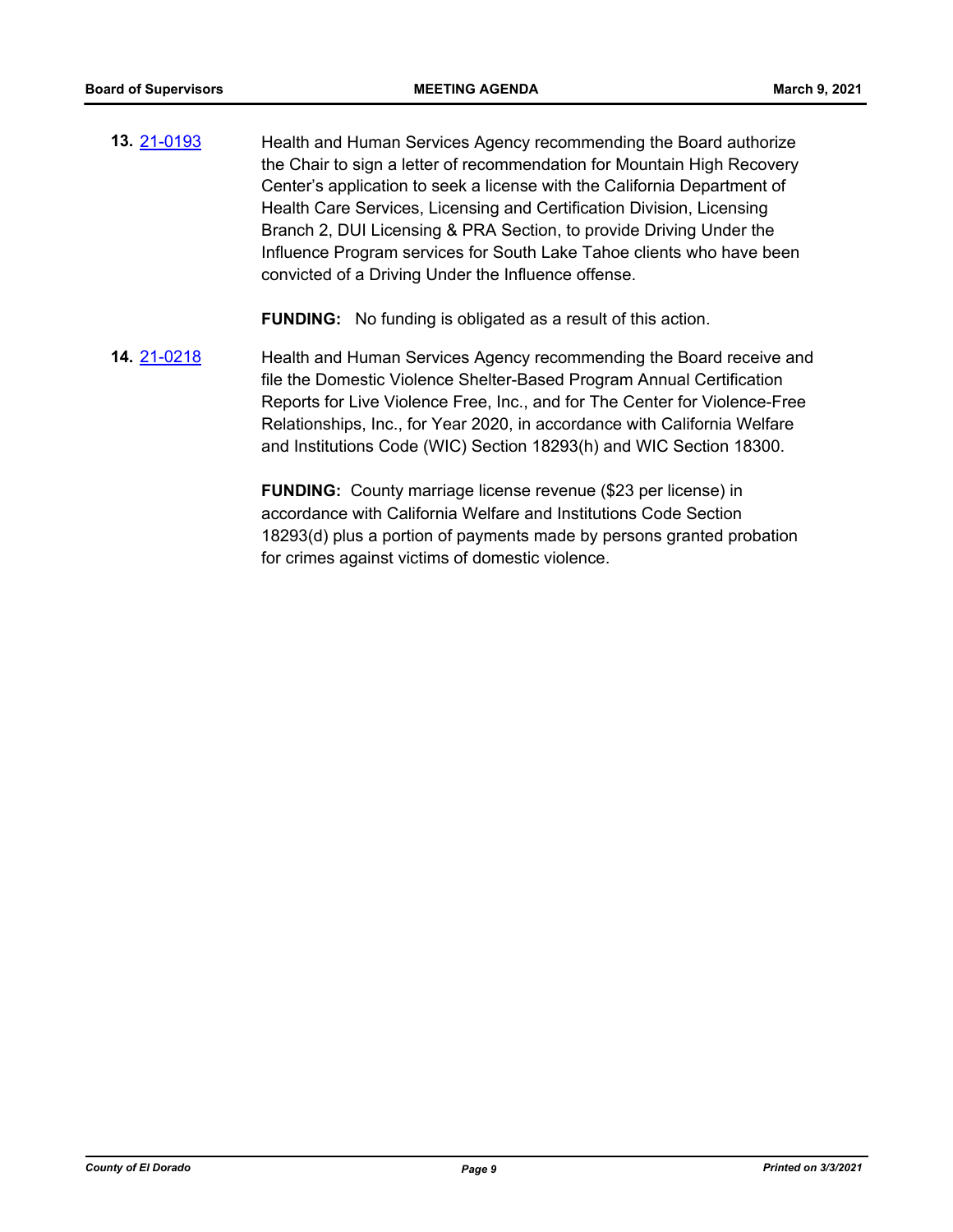#### **LAND USE AND DEVELOPMENT - CONSENT ITEMS**

**15.** [21-0291](http://eldorado.legistar.com/gateway.aspx?m=l&id=/matter.aspx?key=29187) Air Quality Management District (AQMD) recommending the Board, acting as the AQMD Board of Directors, approve amendments to the Drive Clean program that:

1) Increase the Plug in Hybrid Electric Vehicle (PHEV) minimum all electric range (AER) eligibility requirement from 23 miles to 30 miles, and 2) Increase the amount of time allowed between the pre-approval and the vehicle purchase/lease dates.

**FUNDING:** 100% State Surcharge Fees.

**16.** [21-0028](http://eldorado.legistar.com/gateway.aspx?m=l&id=/matter.aspx?key=28923) Environmental Management Department recommending the Board approve and authorize the Chair to execute Amendment 1 to Agreement 2098 with Global Labs, Inc., doing business as California Laboratory Services, for the provision of as-needed collection and analysis of groundwater, surface water, storm water, wastewater, soil, hazardous materials, and hazardous waste sample testing services for the Union Mine Disposal Site and other various County locations, extending the term of the Agreement for an additional three (3) years and increasing the not-to-exceed amount by \$300,000, for a total not-to-exceed amount of \$600,000, with no changes to the scope of work or rates.

> **FUNDING:** Non-General Fund/County Service Area No. 10 - Solid Waste and Liquid Waste funds.

**17.** [21-0016](http://eldorado.legistar.com/gateway.aspx?m=l&id=/matter.aspx?key=28911) Department of Transportation recommending the Board approve and authorize the Board Chair to sign Freeway Maintenance Agreement Bass Lake IC ED 50 PM R3.23 between the California Department of Transportation and County of El Dorado defining roadway infrastructure maintenance responsibilities at the U.S. 50 / Bass Lake Road Eastbound Ramp Signalization Project, CIP 73367/36104030.

> **FUNDING:** Developer Advance Traffic Impact Mitigation Hwy 50 (20%), Traffic Impact Mitigation - Hwy 50 (80%).

**18.** [21-0192](http://eldorado.legistar.com/gateway.aspx?m=l&id=/matter.aspx?key=29088) Planning and Building Department, Cemeteries Division, recommending the Board accept the donation of a plaque to be installed at the Placerville Union Cemetery from the El Dorado Chapter of the National Society Daughters of the American Revolution.

> **FUNDING:** El Dorado Chapter of the National Society Daughters of the American Revolution.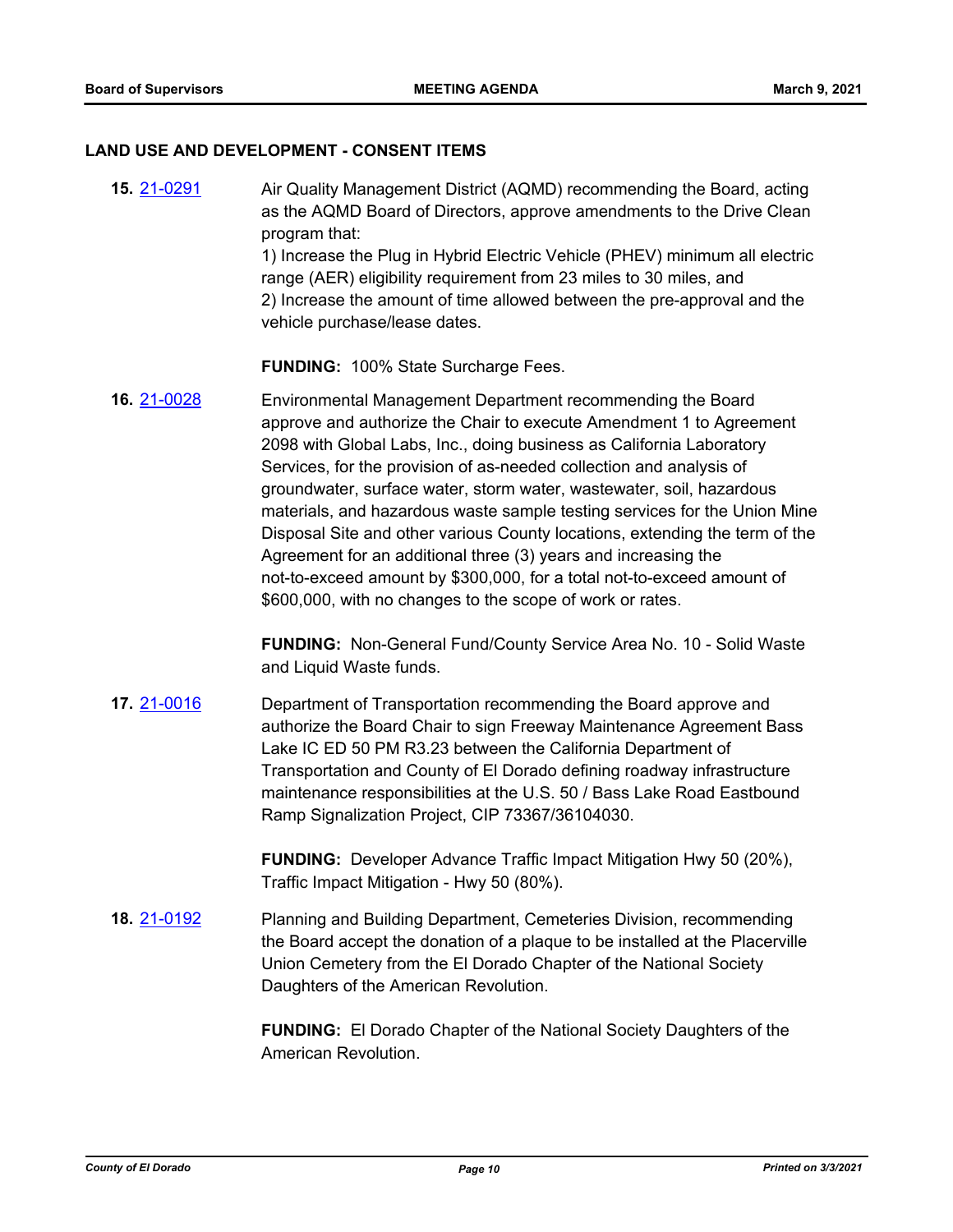# **LAW AND JUSTICE - CONSENT ITEMS**

| 19. 21-0257 | District Attorney's Office recommending the Board re-approve and<br>authorize the Chair to sign the corrected FY 2020-21 budget transfer<br>allowing the remaining fund balances for each Special Revenue Fund<br>account to be transferred out, preceding the closure of each fund. (4/5 vote<br>required)                                                                                                                                                                                                                                                                                                                                                                                                                                                                                                                                                                                                                                       |
|-------------|---------------------------------------------------------------------------------------------------------------------------------------------------------------------------------------------------------------------------------------------------------------------------------------------------------------------------------------------------------------------------------------------------------------------------------------------------------------------------------------------------------------------------------------------------------------------------------------------------------------------------------------------------------------------------------------------------------------------------------------------------------------------------------------------------------------------------------------------------------------------------------------------------------------------------------------------------|
|             | <b>FUNDING:</b> Federal Equitable Sharing (Prior to 6/5/07) Fund,<br>Multidisciplinary Center (MDIC) Fund, & Vehicle Theft 9250.14 Fund.                                                                                                                                                                                                                                                                                                                                                                                                                                                                                                                                                                                                                                                                                                                                                                                                          |
| 20. 21-0240 | District Attorney's Office recommending the Board:<br>1) Accept a grant from the Governor's Office of Emergency Services for the<br>Child Advocacy Center Program for the total project cost of \$225,313 for<br>the period of April 1, 2021 to March 31, 2022, based on the received<br>Letter of Intent;<br>2) Approve and authorize the Chair to sign the current Certification of<br>Assurance of Compliance and any modified Certifications that may be<br>required during the performance period;<br>3) Adopt and authorize the Chair to sign Resolution 002-2021 amending<br>the current Authorized Personnel Allocation Resolution for the District<br>Attorney to add 1.0 FTE Victim Witness Program Specialist - Limited<br>Term; and<br>4) Authorize the District Attorney to execute the Grant Award Agreement<br>and required documents, including any extensions or amendments thereof<br>which would not increase net county cost. |
|             | <b>FUNDING:</b> California Governor's Office of Emergency Services Victims<br>of Crime Act Fund.                                                                                                                                                                                                                                                                                                                                                                                                                                                                                                                                                                                                                                                                                                                                                                                                                                                  |
| 21. 21-0314 | District Attorney's Office recommending the Board authorize the<br>department to enter into a Perpetual Web-Based Agreement with<br>Dreamhost LLC, an agency that provides Website Hosting services, for<br>approximately \$1,800 annually, pursuant to the requirement set forth per El<br>Dorado County Policy C-17.                                                                                                                                                                                                                                                                                                                                                                                                                                                                                                                                                                                                                            |
|             | <b>FUNDING: General Fund.</b>                                                                                                                                                                                                                                                                                                                                                                                                                                                                                                                                                                                                                                                                                                                                                                                                                                                                                                                     |
| 22. 21-0344 | Sheriff's Office recommending the Board authorize the Chair to sign<br>retroactive contract 5521 with Green Valley Mortuary for Morgue<br>Technician services for the period March 1, 2021 to October 31, 2021 in<br>the not to exceed amount of \$75,000.                                                                                                                                                                                                                                                                                                                                                                                                                                                                                                                                                                                                                                                                                        |

**FUNDING:** General Fund.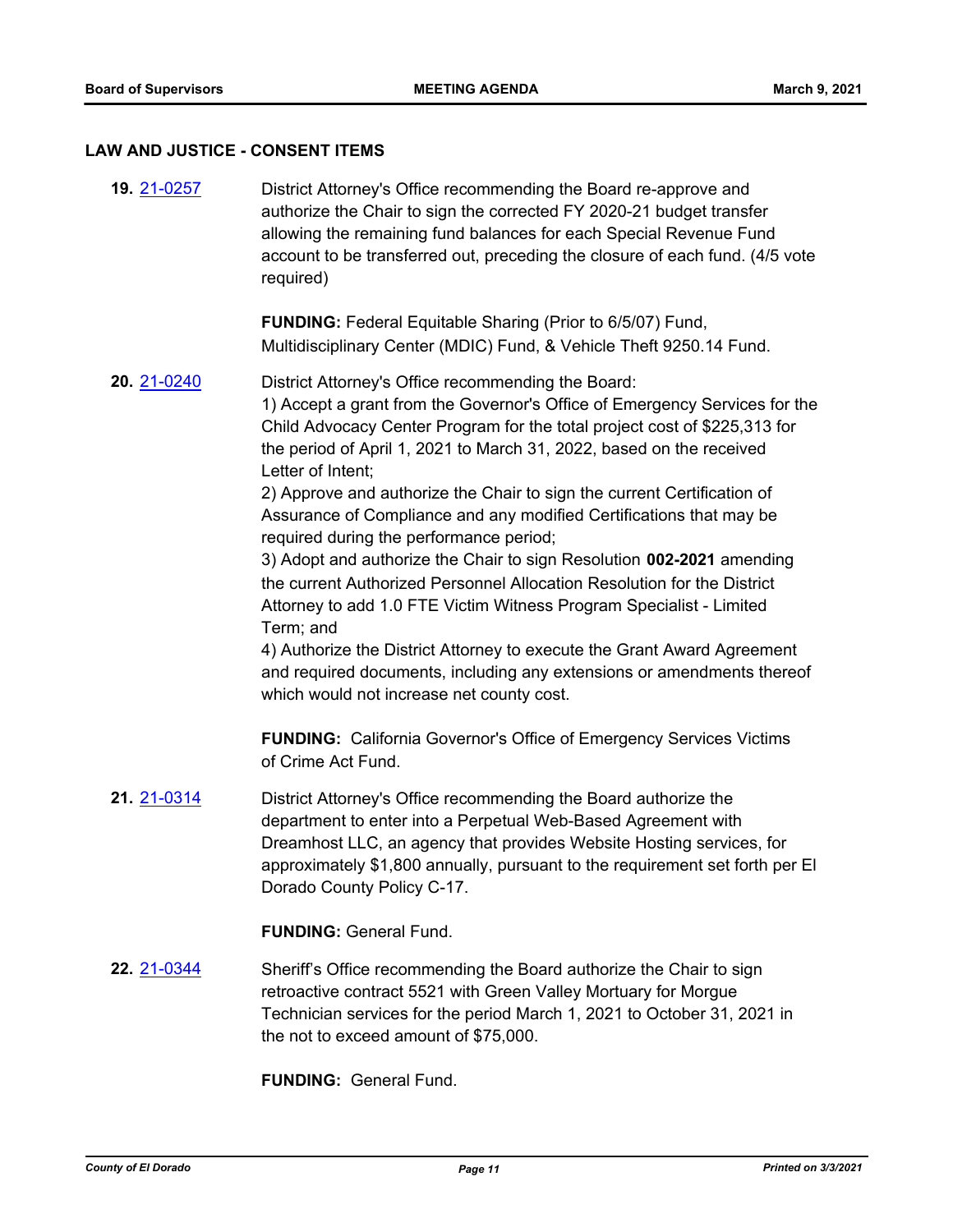**23.** [21-0219](http://eldorado.legistar.com/gateway.aspx?m=l&id=/matter.aspx?key=29115) Sheriff's Office recommending the Board: 1) Approve and authorize the Board Chair to sign Amendment II to Contract 4379 with Praeses, increasing the not to exceed amount to \$180,000 and the term to January 14, 2024, the effective date of the contract will now be January 15, 2020 through January 14, 2024 for providing consulting services related to inmate communications at the Placerville and South Lake Tahoe Jails; and 2) Authorize the Purchasing Agent to sign any amendments to the contract that do not affect the total dollar amount or term of the contract contingent upon review and approval by County Counsel.

**FUNDING:** \$0 Net County Cost, revenue contract.

**24.** [21-0310](http://eldorado.legistar.com/gateway.aspx?m=l&id=/matter.aspx?key=29206) Sheriff's Office recommending the Board adopt and authorize the Chair to sign Resolution **007-2021** to establish a petty cash account for the Sheriff's Office Records Unit in the amount of \$200.

**FUNDING:** General Fund.

**25.** [21-0311](http://eldorado.legistar.com/gateway.aspx?m=l&id=/matter.aspx?key=29207) Sheriff's Office recommending the Board: 1) Approve and accept with thanks the transfer of one "as-is" 2007 Chevrolet Kodiak cutaway from the El Dorado Transit Authority; and 2) Authorize the Sheriff and/or designee to sign documents transferring title from the El Dorado Transit Authority to the Sheriff's Office.

#### **FUNDING: N/A**

**26.** [21-0312](http://eldorado.legistar.com/gateway.aspx?m=l&id=/matter.aspx?key=29208) Sheriff's Office recommending the Board:

1) Adopt and authorize the Chair to sign Resolution **006-2021** approving the acceptance of grant funds from the California State Parks, Off Highway Vehicle (OHV) Division Grant Program in the amount of \$119,954 for law enforcement services on the Rubicon Trail and OHV areas within El Dorado County; and

2) Approve and authorize the Sheriff to sign the Off-Highway Vehicle (OHV) Grant Project Agreement G19-03-07-L01 in the amount of \$119,954 with the California Department of Parks and Recreation for the term September 6, 2020 through September 5, 2021

**FUNDING:** OHV Grant Funds of \$119,954 and a 25% required match from the Sacramento Municipal Utility District Upper American River Project Federal Energy Regulatory Commission Special Revenue monies for a total of \$160,038.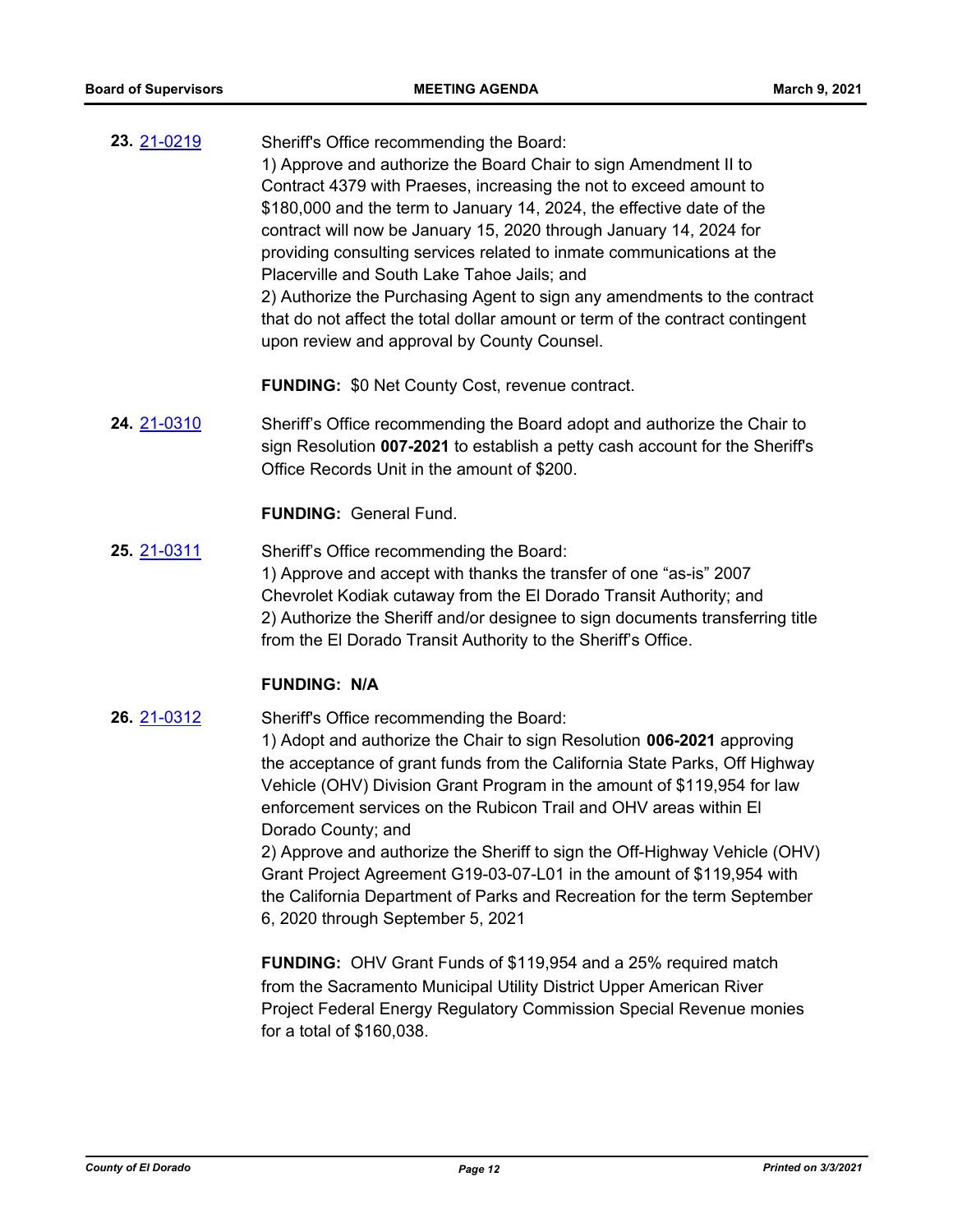**27.** [21-0260](http://eldorado.legistar.com/gateway.aspx?m=l&id=/matter.aspx?key=29156) Sheriff's Office and Probation Department recommending the Board approve and authorize the Chair to: 1) Sign Amendment I to Agreement 4097 with KP Research Services Inc., for pre-employment background investigative services to increase compensation to a not-to-exceed amount of \$140,000 for a term ending on October 6, 2022; 2) Sign Amendment II to Agreement 3923 with Michael W. Frasier of Frasier Group Investigations for pre-employment background investigative services to increase compensation to a not-to-exceed total of \$140,000 for a term ending on May 22, 2022; and 3) Authorize the Purchasing Agent to increase or extend the Agreements on an "as-needed" basis as long as funding is available within the requesting departments' budget.

**FUNDING:** General Fund**.**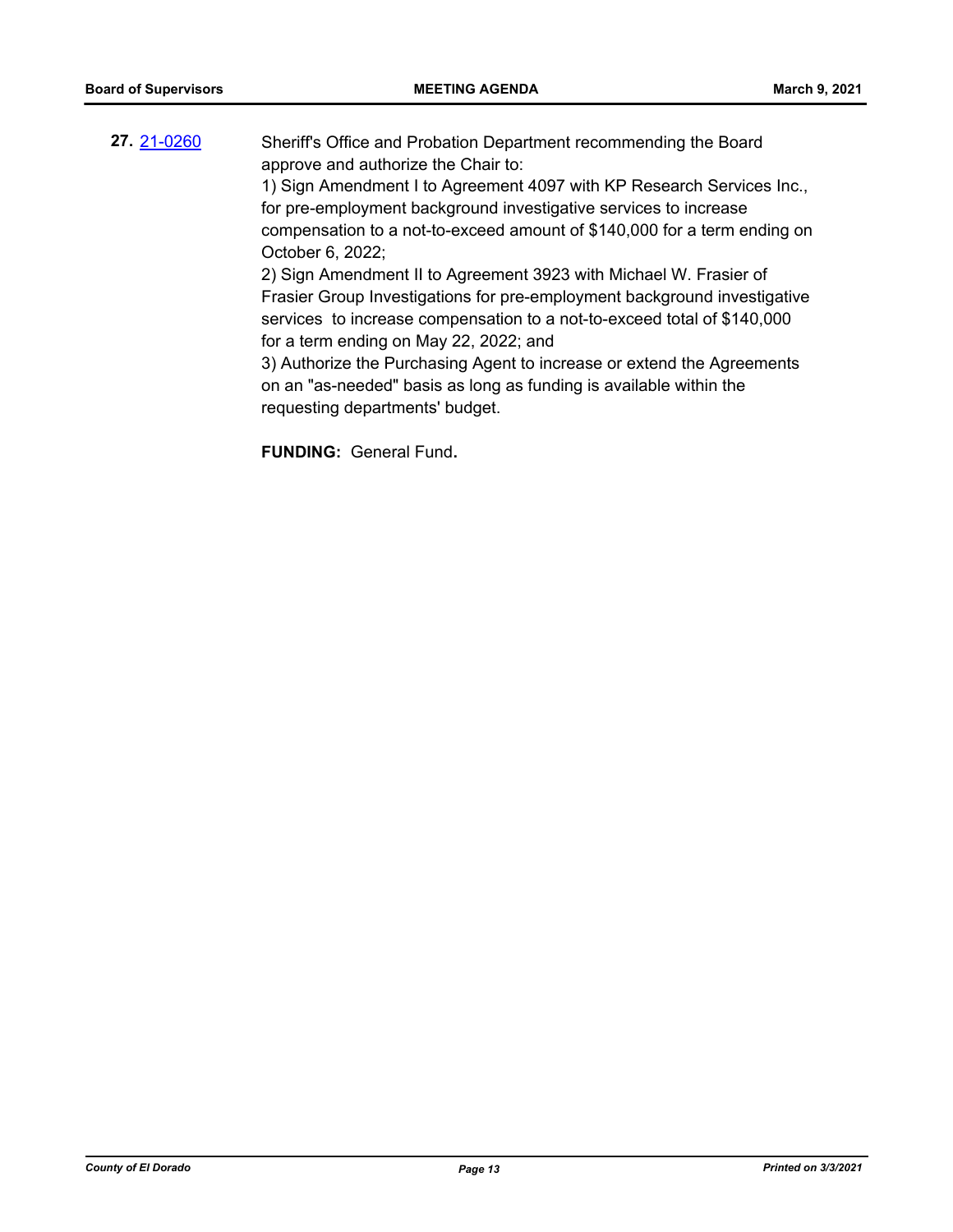| 28 21-0316 | Sheriff's Office recommending Board approve and authorize the following |
|------------|-------------------------------------------------------------------------|
|            | actions:                                                                |

1) Approve and authorize the Chair to sign a budget transfer increasing appropriations and moving monies in the Sheriff's Office FY 2020-21 Budget in the following areas:

a) Increase appropriations and revenues in the Sheriff's Office Grant budget by \$118,000, for the purchase of a new boat;

b) Transfer \$97,500 in appropriations from the Sheriff's Office Patrol budget services and supplies expenditure class and \$5,000 from the fixed asset expenditure class in the Support Services Organization Code, to the fixed asset expenditure class in the Communications budget for purchase of radios;

c) Transfer \$60,000 from Sheriff's Office services and supplies expenditure class Fleet budget, to the Sheriff's Office fixed asset expenditure class Information Services budget for the purchase of vehicle video systems;

d) Increase appropriations and revenues in Sheriff's Office FY 2020-21 California Identification Remote Access Network(Cal-ID RAN) budget by \$82,000, for additional live scan machines; and

e) Increase appropriations and revenues in Sheriff's Office FY 2020-21 budget by \$55,000, transferring \$35,000 from State Asset Forfeiture and \$20,000 from Federal Asset Forfeiture special revenue accounts into the Sheriff's Office budget for the purchase of forensic computer equipment hardware and storage hardware related to high tech crimes and crypto currency investigations; and

2) Make findings in accordance with Section 3.12.160. of the El Dorado County Ordinance Code, due to the unique nature of the property or services required competitive bidding is precluded for the purchase of additional vehicle video systems; and

3) Approve changes to the FY 2020-21 Sheriff's Office Fixed Asset List and increases in quantities on existing purchase orders:

a) Authorize addition of one (1) boat to Sheriff's approved 2020/21 Fixed Asset List;

b) Authorize the increase for Radios from \$275,000 to \$377,500 on Sheriff's approved 2020/21 Fixed Asset List ;

c) Authorize the increase on Sheriff's approved FY 2020/21 Fixed Asset List for Vehicle Video Systems from \$66,000 to \$126,000;

d) Authorize the Purchasing Agent to increase sole source PO21000267 with Enforcement Video LLC by \$60,000 to purchase Fixed Asset vehicle cameras;

e) Authorize the increase of Sheriff's Office approved FY 2020/21 Fixed Asset List for Live Scan Machines for a total of \$210,000;

f) Authorize addition of storage hardware to Sheriff's Office FY 2020-21 Fixed Asset List in the amount of \$20,000; and

g) Authorize addition of computer equipment hardware to Sheriff's Office FY 2020-21 Fixed Asset List in the amount of \$35,000. (4/5 vote required)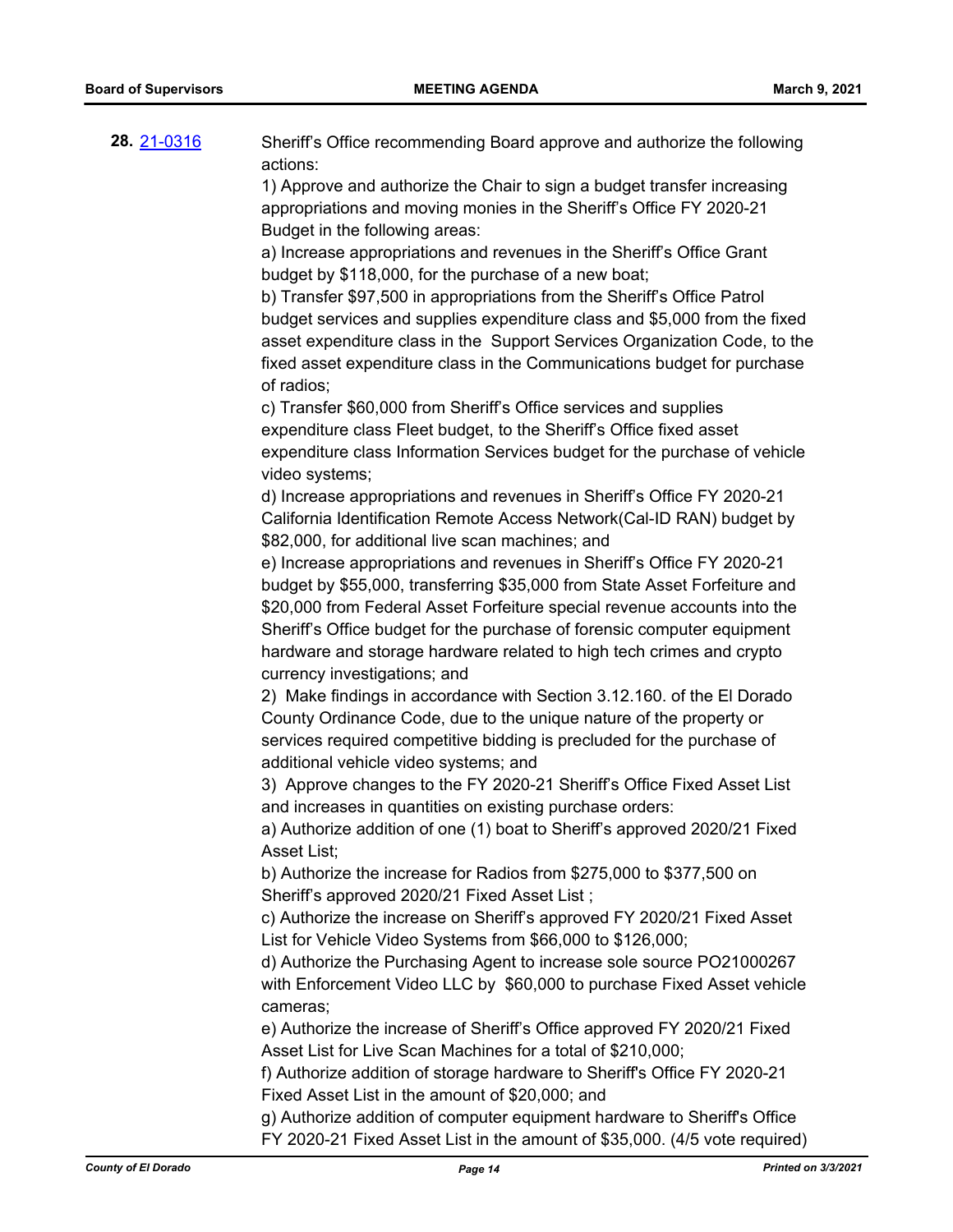**FUNDING:** SLESA Funds, CA Boating and Waterways Equipment Grant, RAN ID Board funds, State Asset Forfeiture, Federal Asset Forfeiture Justice, General Fund.

## **END CONSENT CALENDAR**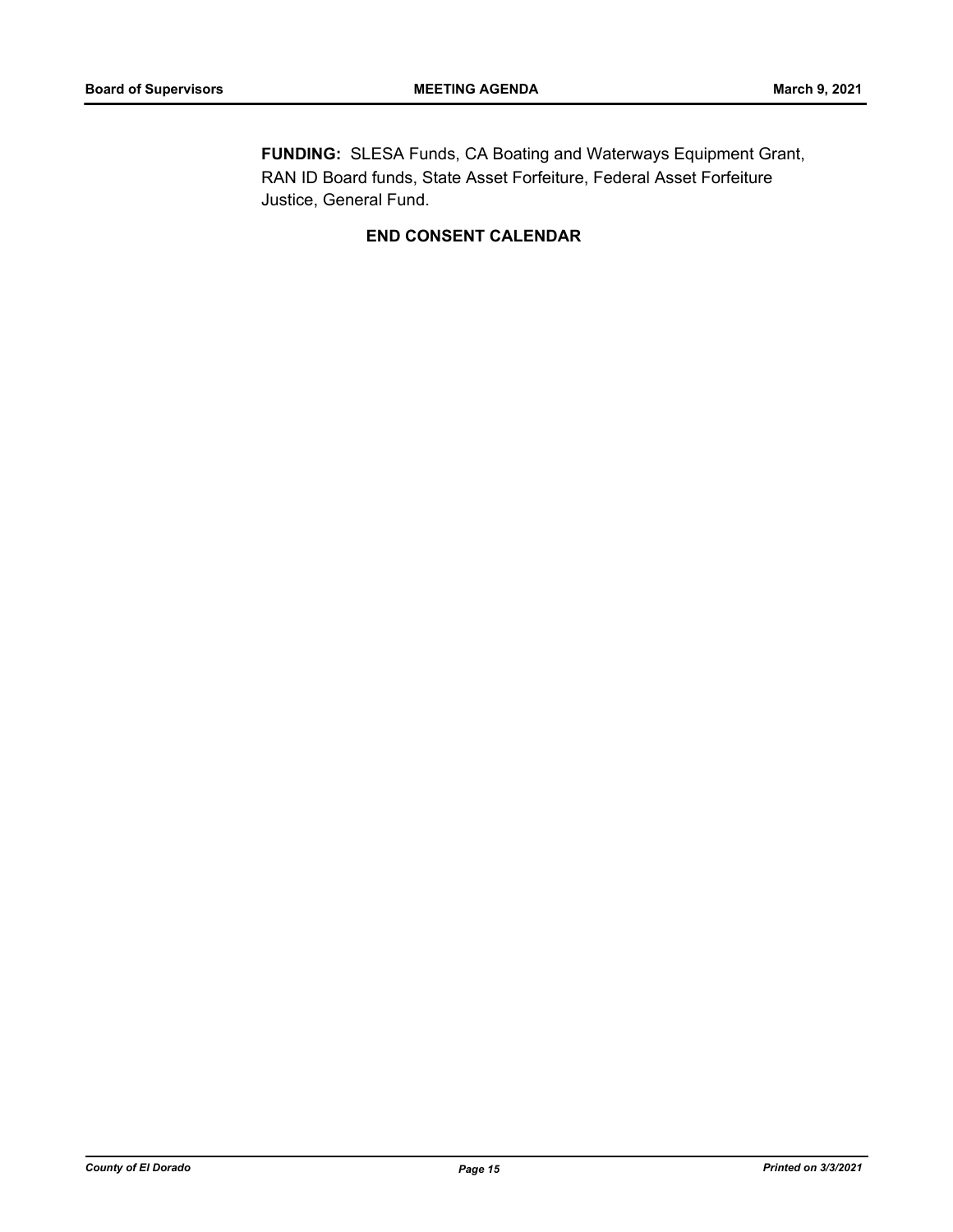#### **DEPARTMENT MATTERS (Items in this category may be called at any time)**

**29.** [20-0526](http://eldorado.legistar.com/gateway.aspx?m=l&id=/matter.aspx?key=27732) Chief Administrative Office recommending the Board receive an update from County Departments on the operational impacts of COVID-19 and provide direction to staff if necessary. (Cont. 2/23/2021, Item 26)

#### **FUNDING:** N/A

- **30.** [21-0351](http://eldorado.legistar.com/gateway.aspx?m=l&id=/matter.aspx?key=29247) Supervisor Novasel recommending the Board adopt and authorize the Chair to sign a Proclamation recognizing March 8, 2021 as International Women's Day.
- **31.** [21-0228](http://eldorado.legistar.com/gateway.aspx?m=l&id=/matter.aspx?key=29124) Department of Transportation recommending the Board adopt and authorize the Chair to sign Resolutions **003-2021** and **004-2021** to authorize the Human Resources Department to initiate the Reduction in Force process and add 2.0 FTE (full-time equivalent) positions as follows: a) Delete 1.0 FTE, filled, Deputy Director allocation,
	- b) Delete 2.0 FTE, filled, Sr. CADD Technician allocations;
	- c) Delete 1.0 FTE, filled, Sr. Development Technician allocation;
	- d) Delete 1.0 FTE, vacant, Planning Manager allocation;
	- e) Delete 1.0 FTE, vacant Transportation Engineer allocation;
	- f ) Delete 1.0 FTE, vacant, Sr. CADD Technician allocation,
	- g) Add 1.0 FTE Supervising Civil Engineer allocation; and;
	- h) Add 1.0 FTE Administrative Technician allocation.

**FUNDING:** Reduction in various departmental funds.

**32.** [21-0302](http://eldorado.legistar.com/gateway.aspx?m=l&id=/matter.aspx?key=29198) Chief Administrative Office recommending the Board approve the revisions to the Board Protocols as well as a new protocol titled, 'Role of Elected Department Heads' as directed at the January 11, 2021, Good Governance Workshop.

**FUNDING:** N/A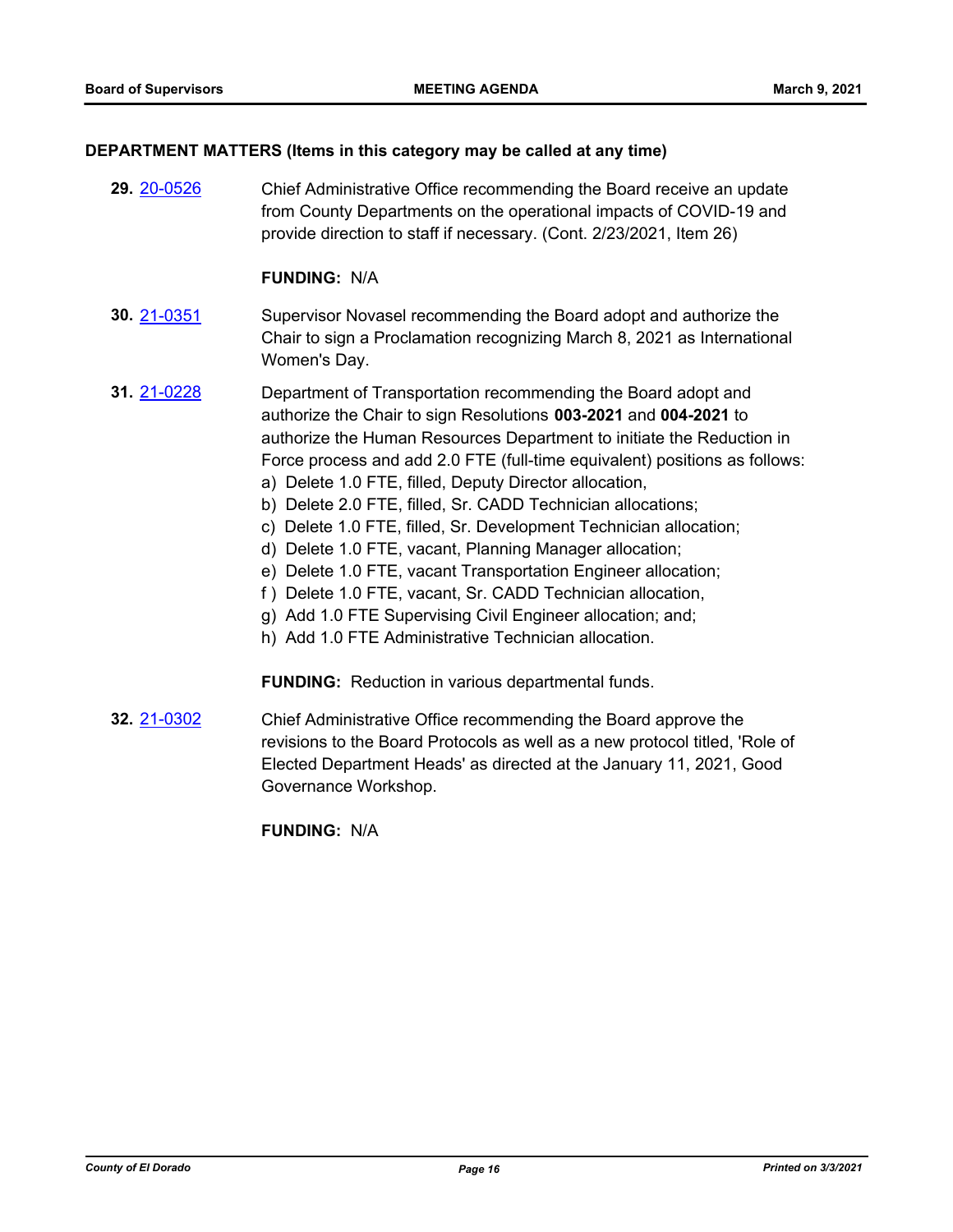| 33. 21-0340 | Chief Administrative Office recommending the Board:<br>1) Approve the Introduction (First Reading) of Ordinance 5141 establishing<br>the Office of the Alternate Public Defender;<br>2) Waive full reading of the Ordinance by the Clerk of the Board and<br>continue this matter to March 16, 2021, for Final Passage (Second |
|-------------|--------------------------------------------------------------------------------------------------------------------------------------------------------------------------------------------------------------------------------------------------------------------------------------------------------------------------------|
|             | Reading);<br>3) With the concurrence of the Human Resources Director, approve the                                                                                                                                                                                                                                              |
|             | new classification of Alternate Public Defender;                                                                                                                                                                                                                                                                               |
|             | 4) With the concurrence of the Human Resources Director, approve the<br>revised class specification for Deputy Public Defender I-IV;                                                                                                                                                                                           |
|             | 5) Adopt and authorize the Chair to sign Resolution 010-2021 to approve                                                                                                                                                                                                                                                        |
|             | the following:                                                                                                                                                                                                                                                                                                                 |
|             | a) The job class number, bargaining unit, and salary range for the Alternate<br>Public Defender as recommended by the Human Resources Director;<br>b) The addition of 1.0 full-time equivalent (FTE) Alternate Public Defender<br>to the Office of the Alternate Public Defender;                                              |
|             | c) The addition of 2.0 FTE Deputy Public Defender I-IV to the Office of the<br>Alternate Public Defender;                                                                                                                                                                                                                      |
|             | d) The addition of 1.0 FTE Investigator (P.D.) to the Office of the Alternate<br>Public Defender; and                                                                                                                                                                                                                          |
|             | e) The addition of 1.0 FTE Legal Secretary I to the Office of the Alternate                                                                                                                                                                                                                                                    |
|             | Public Defender, effective April 10, 2021.                                                                                                                                                                                                                                                                                     |
|             | <b>FUNDING: General Fund.</b>                                                                                                                                                                                                                                                                                                  |

#### **10:00 AM TIME ALLOCATION (Items will not be heard prior to the time stated)**

- 
- **34.** [20-1648](http://eldorado.legistar.com/gateway.aspx?m=l&id=/matter.aspx?key=28857) Supervisor Novasel recommending the Board:
	- 1) Receive a presentation from the First 5 El Dorado Commission; and
	- 2) Receive and file the Commission's 2021-2023 Strategic Plan Update.

#### **10:30 AM (Items will not be heard prior to time stated)**

**35.** [21-0298](http://eldorado.legistar.com/gateway.aspx?m=l&id=/matter.aspx?key=29194) Health and Human Services Agency recommending the Board receive and file a presentation by the Behavioral Health Division, in collaboration with Nancy Callahan, PhD, doing business as I.D.E.A. Consulting.

**FUNDING:** Behavioral Health Realignment; Medi-Cal.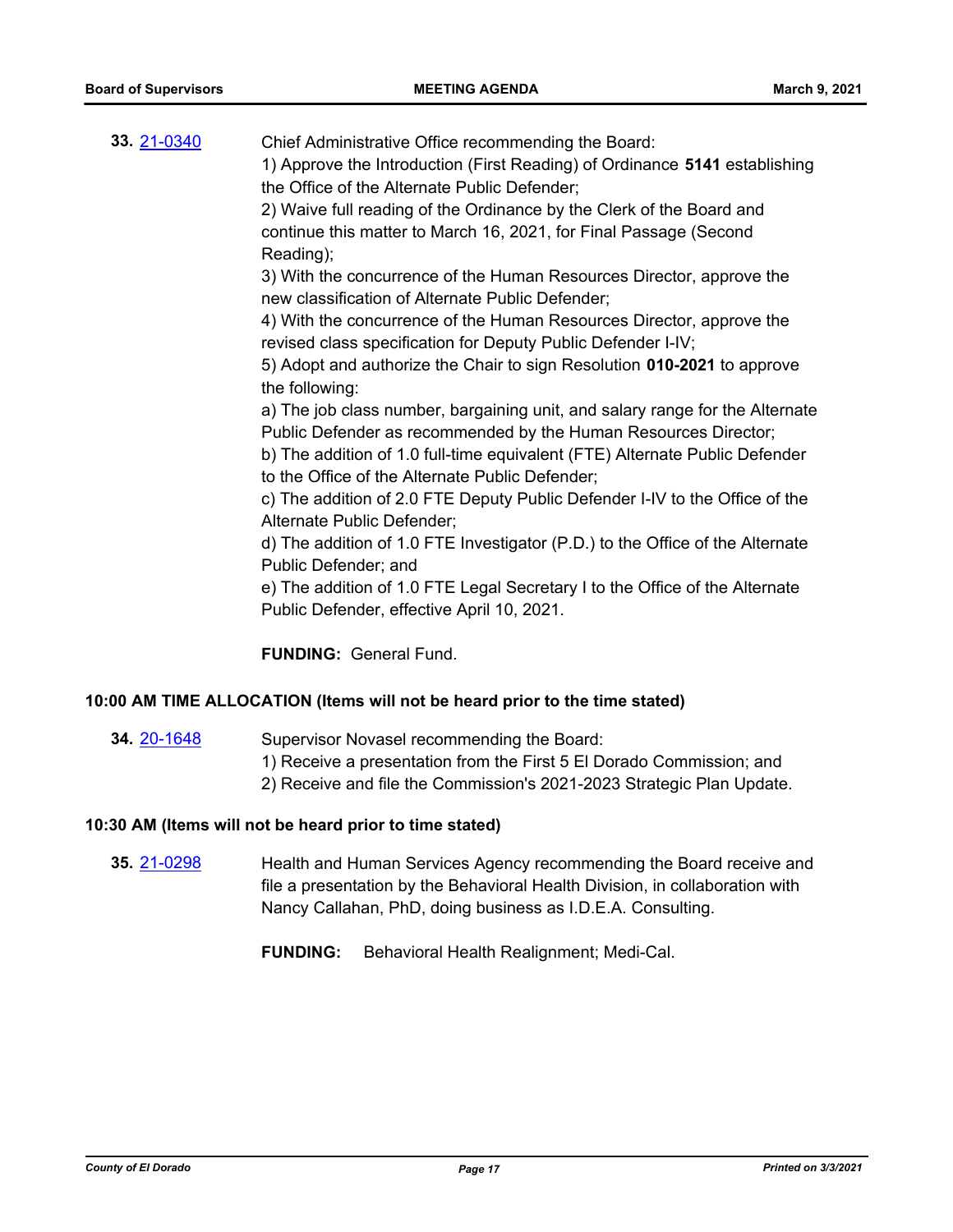#### **1:00 PM TIME ALLOCATION (Items will not be heard prior to time stated)**

#### **OPEN FORUM**

Open Forum is an opportunity for members of the public to address the Board of Supervisors on subject matter that is not on their meeting agenda and within their jurisdiction. Public comments during Open Forum are limited to three minutes per person. Individuals authorized by organizations will have three minutes to present organizational positions and perspectives and may request additional time, up to five minutes. The total amount of time reserved for Open Forum is 20 Minutes.

**36.** [21-0378](http://eldorado.legistar.com/gateway.aspx?m=l&id=/matter.aspx?key=29274) Supervisor Parlin and Supervisor Turnboo recommending the Board: 1) Adopt and authorize the Chair to sign Urgency Ordinance **5140**, pursuant to California Government Code Section 65858 and 65090, to adopt interim restrictions on the establishment of Formula Businesses pending the study and consideration of zoning and other land use regulations pertaining to such businesses, with the ordinance being in effect for forty-five (45) days from the date of adoption, unless extended by the Board; and 2) Find that the urgency ordinance is exempt from the California Environmental Quality Act (CEQA) pursuant to State CEQA Guidelines 15308, 15060(c)(2) and 15060(c)(3). (4/5 vote required)

**FUNDING:** N/A

#### **2:00 PM TIME ALLOCATION (Items will not be heard prior to time stated)**

**37.** [21-0199](http://eldorado.legistar.com/gateway.aspx?m=l&id=/matter.aspx?key=29095) Supervisor Parlin recommending the Board provide direction to staff to initiate a General Plan Amendment and Rezone of subject parcels 083-465-029, 083-465-030, 083-465-031, 083-465-027 and 083-465-028 changing the Land Use designation from Multifamily Residential (MFR) to High-Density Residential (HDR) as approved in the October 17, 1995 Ordinance 4391, and Rezone the subject parcels from Multi-unit Residential (RM) to Single-unit Residential (R1) so that the proposed Land Use designation and Zoning are consistent, as was intended in the December 15, 2015 Targeted General Plan Amendment/Zoning Ordinance Update (TGPA/ZOU).

**FUNDING:** General Fund.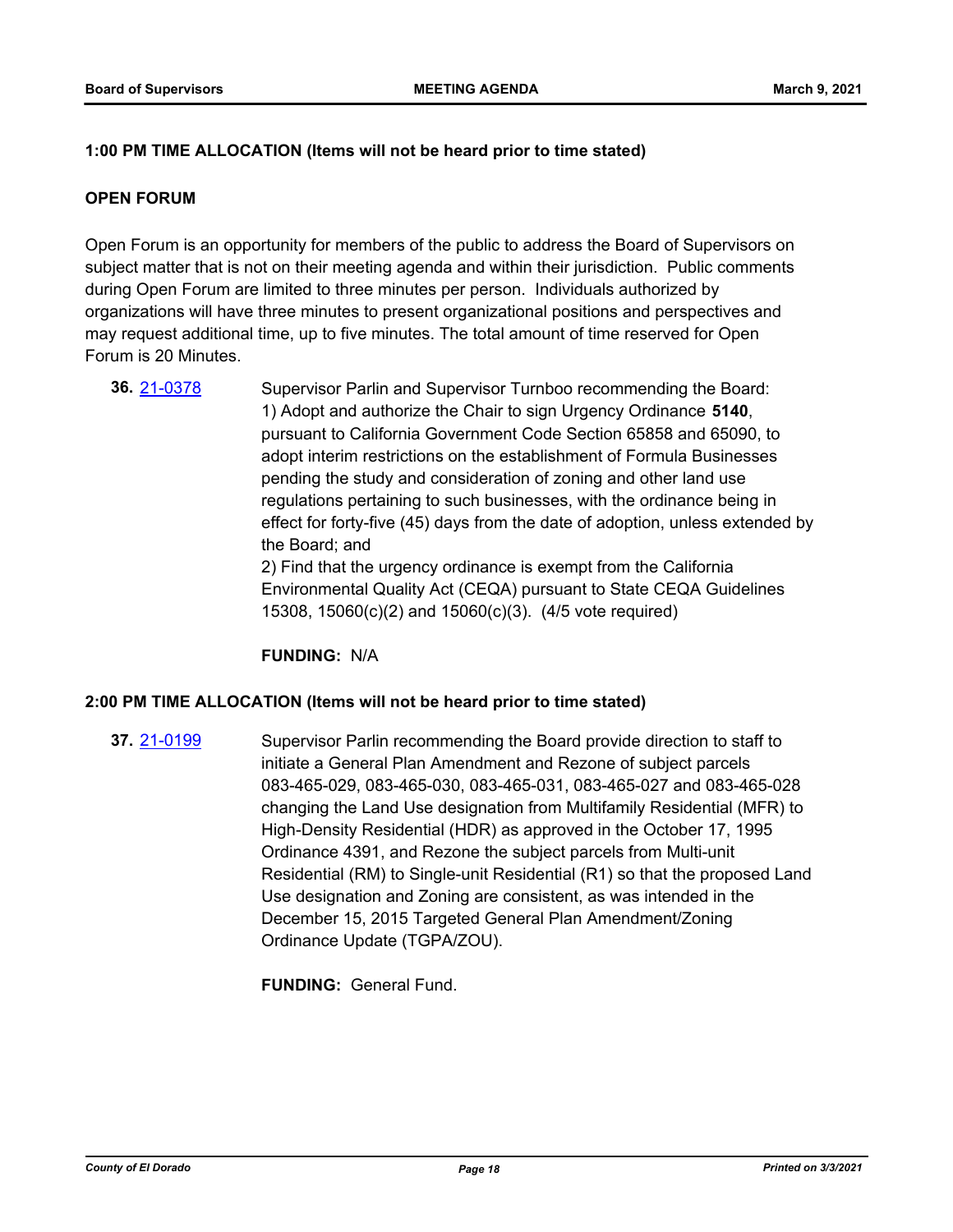#### **3:00 PM TIME ALLOCATION (Items will not be heard prior to time stated)**

**38.** [21-0349](http://eldorado.legistar.com/gateway.aspx?m=l&id=/matter.aspx?key=29245) Chief Administrative Office and the Department of Planning and Building, Economic Development Division, recommending the Board provide direction on the use of Transient Occupancy Tax (TOT) funding for Fiscal Year 2021-22 Budget.

**FUNDING**: Transient Occupancy Tax.

#### **ITEMS TO/FROM SUPERVISORS (May be called at any time during the meeting)**

**CAO UPDATE (May be called at any time during the meeting)**

**ADJOURNMENT**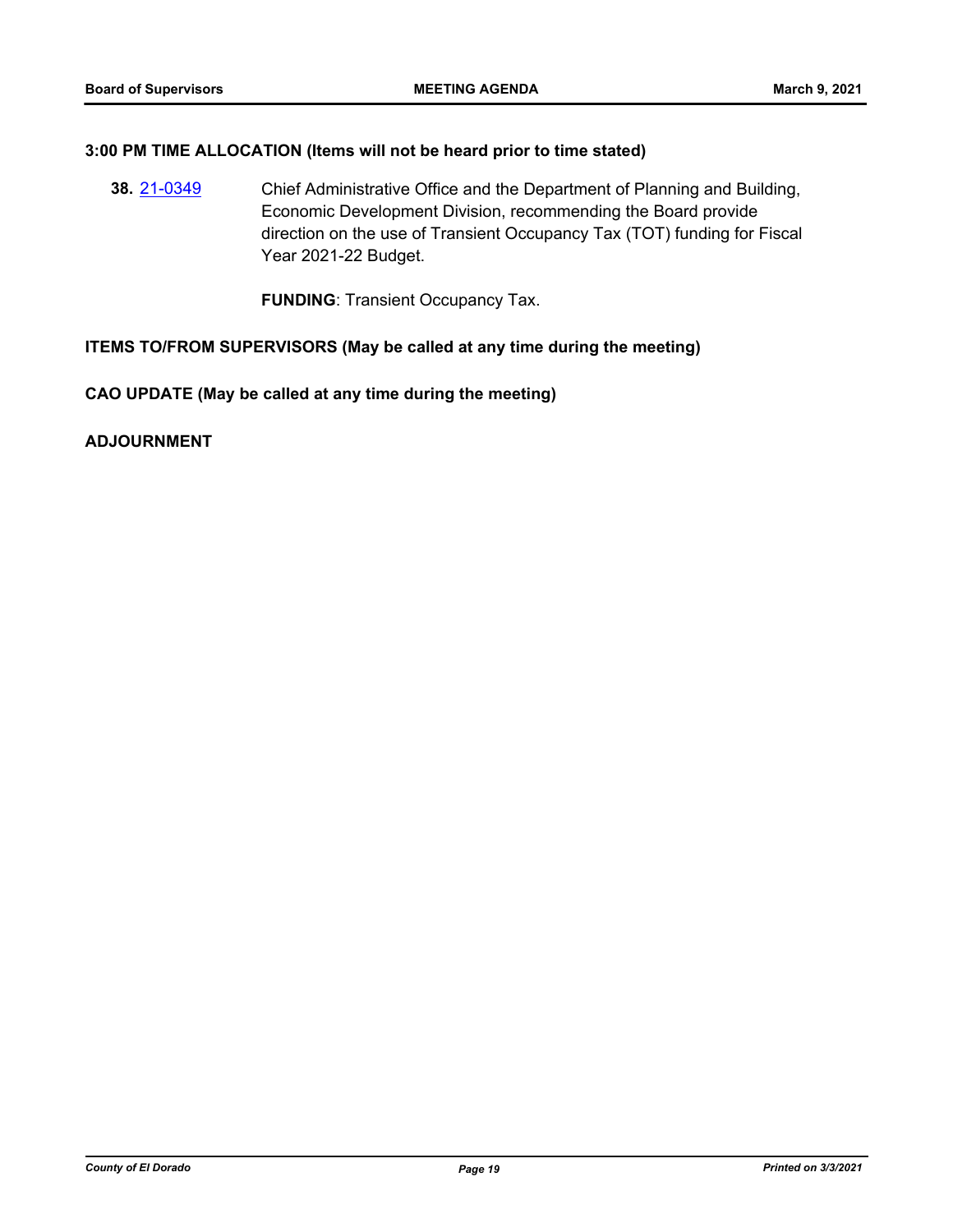#### **CLOSED SESSION**

# **39.** [21-0189](http://eldorado.legistar.com/gateway.aspx?m=l&id=/matter.aspx?key=29085) **Pursuant to Government Code Section 54956.8 - Conference with Real Property Negotiator**: **Properties:** 3050-3066 Lake Tahoe Blvd., South Lake Tahoe, CA (APN 026-050-005) and 1170 Rufus Allen Blvd., South Lake Tahoe, CA (APN 026-050-003) (commonly known as 56 Acres Campground) **County Negotiator:** Don Ashton, Chief Administrative Officer, or designee **Negotiating Parties:** South Lake Tahoe City Manager or designee **Under Negotiation:** Price and terms of payment for sale or lease. (Est.

Time: 45 Min.) (Cont. 2/23/2021, Item 38)

*County of El Dorado Page 20 Printed on 3/3/2021*